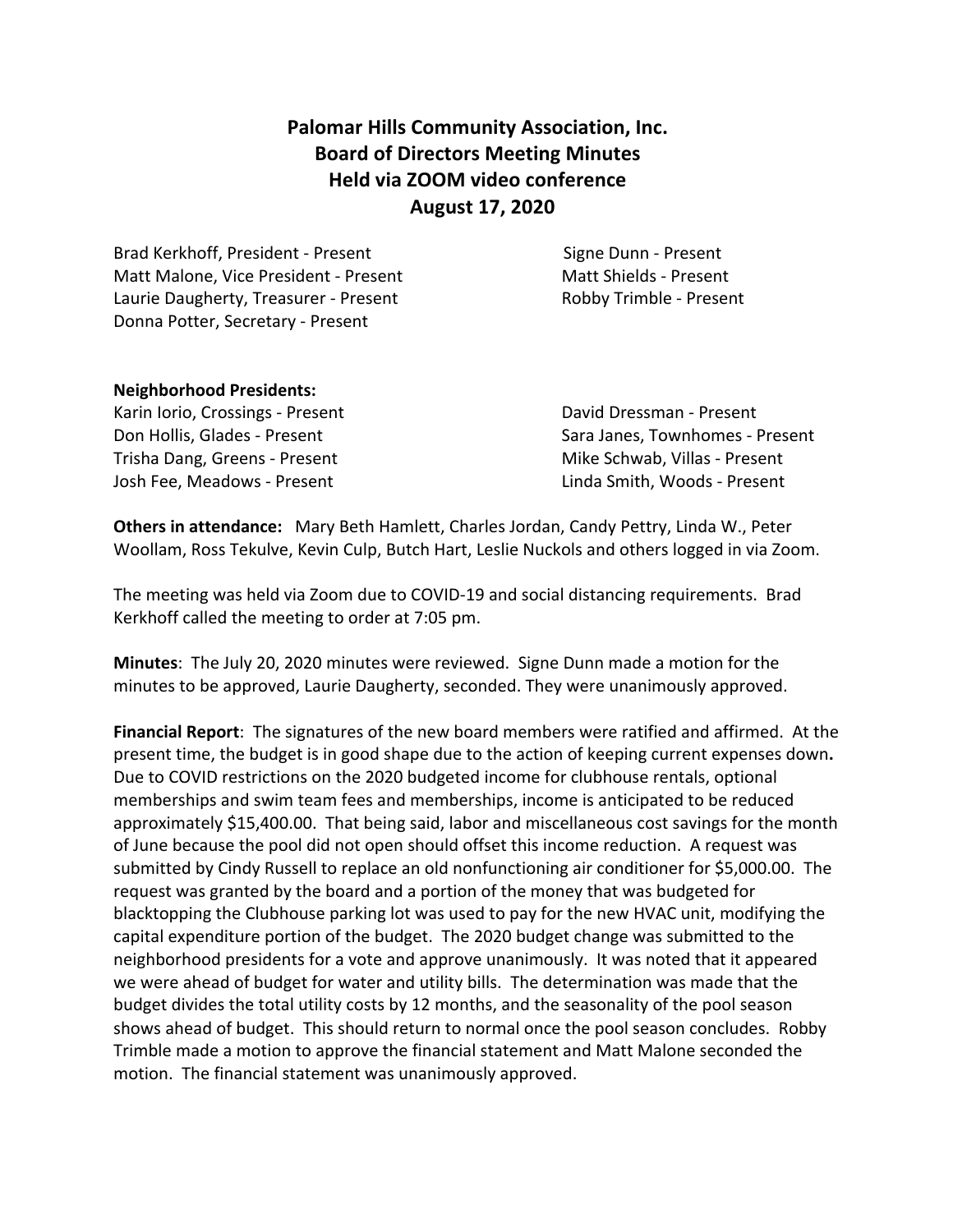#### **Modification Requests:**

**3941 Peppertree Drive** - homeowner (Roser) made a request to fill in their in-ground pool with dirt. Matt Malone made a motion to approve the request, Donna Potter, seconded. It was unanimously approved.

**2128 Maura Trace** - homeowner (Hernandez) made a request to replace the vinyl siding on the front of the residence to brick. Homeowner will not be adding or moving any existing structures. Signe Dunn made a motion to approve the request, Matt Shields, seconded. It was unanimously approved.

**4169 Palmetto Drive** - homeowner (Taylor) made a request to replace existing wood deck with new wood deck to include a cover for the deck. Matt Malone made a motion to approve the request, Robby Trimble seconded. It was unanimously approved.

# **Neighborhood Reports:**

Crossings Karin Iorio - Nothing to report.

Glades Don Hollis - stated there were 2 homes on the market in the Glades neighborhood. Greens Trisha Dang - Nothing to report.

Meadows Josh Fee - Nothing to report.

Olde Bridge David Dressman stated there are presently 2 homes undergoing renovation and 2 homes for sale.

Townhomes Sara Janes - Reserve study results were discussed, and they are in the process of establishing a budget committee. Reserve study indicates that Palomar Association is responsible for improvements in the townhome area. Question was asked who is responsible for the sidewalks and the conclusion was the unit owners are responsible.

Villas Mike Schwab - Nothing to report.

Woods Linda Smith - Nothing to report.

# **New Business:**

The wood fence along South Elkhorn Creek at Bowman's Mill has deteriorated and in disrepair. The cost to have it removed is \$800. Matt Malone made a motion to approve the removal of the fence, Laurie Daugherty seconded. It was unanimously approved.

Pool Hours- Pool will remain open until Labor Day. The hours of operation for the family/lap pool on school days will be 4 pm - 7 pm and both pools will be open all day Saturday and Sunday. There was discussion of the possibility of both pools remaining open after Labor Day. It will depend on being able to employ lifeguards beyond Labor Day.

Laurie Daugherty stated according to her research of the Master Documents the Board is responsible for creating and approving the budget. For the budget to be approved at least 51% of the neighborhood presidents must approve. A first draft of the budget will be submitted around the end of September and the budget will make two rounds of drafts in October. By